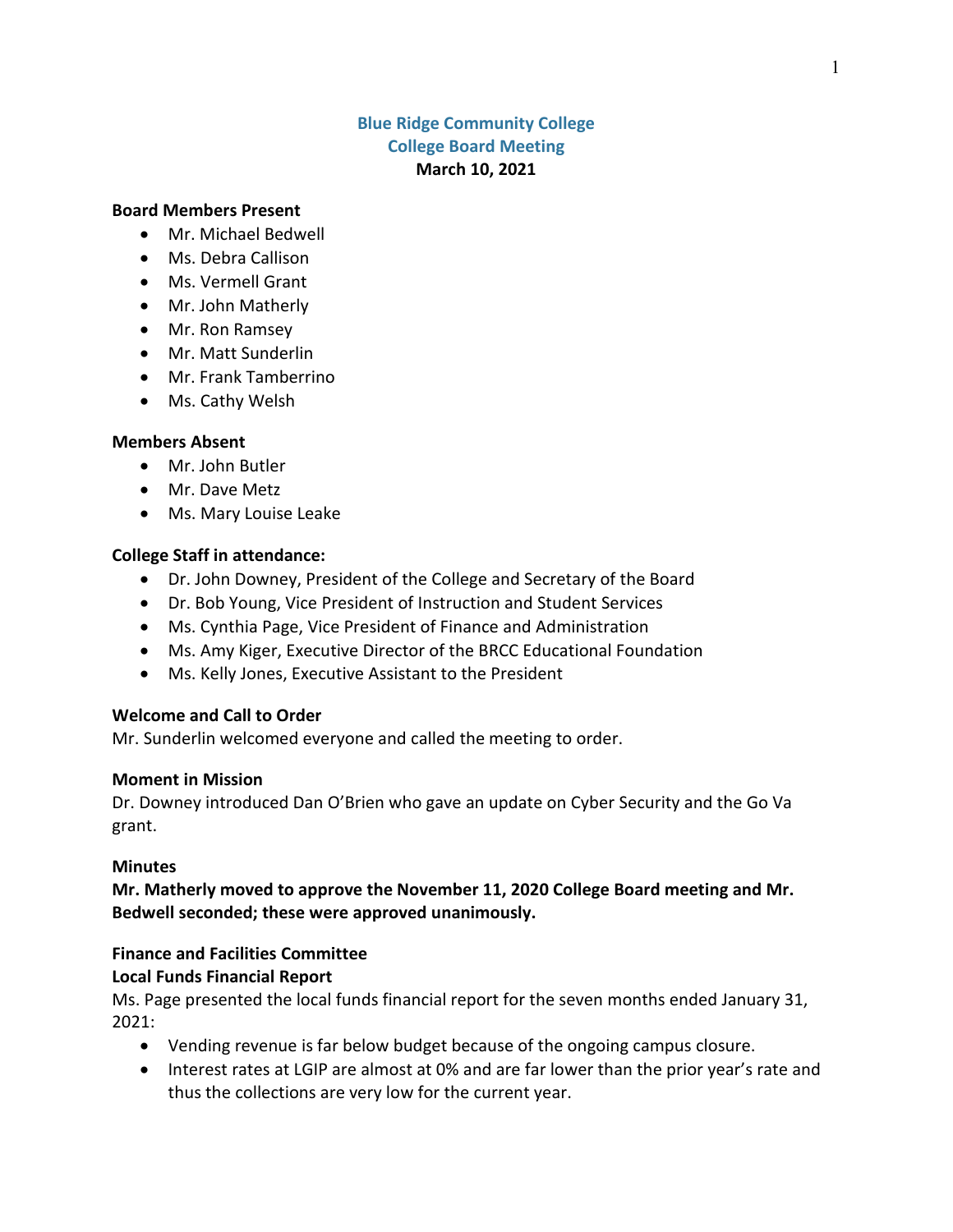- Bookstore commissions are below budget because of reduced enrollment, the increased use of on-line textbooks, and an error discovered by Follett. Follett discovered an error in the bookstore commission calculated for the prior fiscal year. The College sales were historically in excess of \$1 M, which received a higher commission rate. For the 2019-20 fiscal year, the sales were below \$1 M and should have been calculated and paid at a lower rate. Follett has agreed to cover one-half of the difference and the college will cover the other half. The college's portion is being deducted from future commissions.
- Student fee revenues in Parking, Student Activities and the Rec Center are far lower than budgeted due to decline in enrollment due to the Coronavirus Pandemic. The Coronavirus Response and Relief Supplemental Appropriations Act (CRRSAA) allows for the College to be reimbursed for revenue lost after 12/27/2020, the date the legislation was signed. The college will use that funding to cover the losses in tuition revenue for spring semester.

# **These reports were recommended from committee for approval and to be filed for audit: this was approved unanimously.**

Ms. Page reviewed the status of campus construction projects:

The life safety project, funded by VCCS Maintenance Reserve, is continuing. This work is adding sprinklers, updating the fire alarm system and emergency lighting to the older buildings on campus. The work in Buildings D, E and F is completed. The work in A building is completed and awaiting final inspection. The project is moving to J building and is expected to be completed in June. The college is awaiting budget approval for the second phase of the project which will address safety updates in B & C buildings.

The door access project bids were opened today and the College is waiting for the results.

Ms. Page reviewed the following informational items:

- a. Enrollment Data by Locality
- b. Brite Transit Shuttle Ridership
- c. American School and University recognition for the design of the Bioscience building
- d. Debt restructuring for the Parking Deck debt. This restructuring will save \$350,917 in repayments on the debt over the remaining term of the bonds.
- e. Local fees recommended for 2021-22. The college is recommending no change in local fees for the coming year.

# **Curriculum and Student Affairs Committee**

Mr. Bedwell and Dr. Young reported for the committee.

Action Items: Approve Curriculum Transferability Form, Approve Credit for Prior Learning Form Approve Course Actions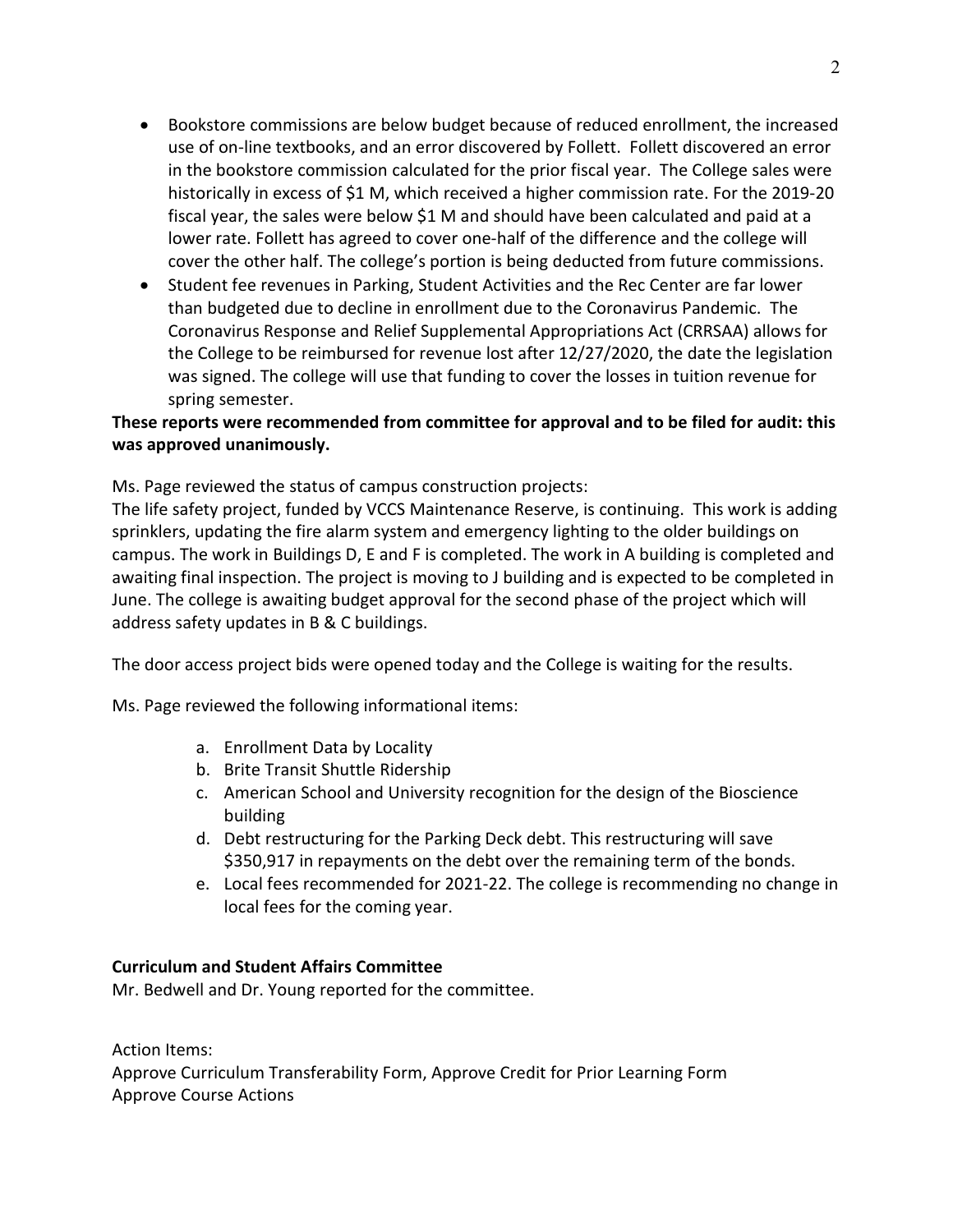EDU 200: Introduction to Teaching as a Profession EDU 293: Studies in Foundations of Exceptional Education EDU 295: Topics in Teaching in a Diverse Society ENG 113: Technical-Professional Writing ITE 152: Introduction to Digital Literacy and Computer Applications PLS 140: Introduction to Comparative Politics SDV 101e: Orientation for Future Educators SDV 101f: Orientation for Criminal Justice, Law, and Forensics Professions VET 236: Companion Animal Behavior CHM 102: Introductory Chemistry II CHM 260: Introductory Biochemistry ESL 52: Reading III ITE 119: Introductory Literacy ITP 110: Visual Basic Programming I SSC 107: Problems of People in the Modern World

## Approve Program Actions

Administration of Justice-AAS Business Management-AAS Supervisor Basics I-CSC Business Management, Administrative Assistant-AAS Nursing-AAS Pre-Respiratory Therapy-CSC Science, Engineering-AS Veterinary Assisting-CSC

**These were recommended for approval from committee: they were approved unanimously**.

## **Consent Agenda**

ART 131: Two-Dimensional Design ART 132: Three-Dimensional Design BIO 101: General Biology I BIO 102: General Biology II BIO 145: Basic Human Anatomy and Physiology

**These were recommended for approval from committee: they were approved unanimously**

## **Personnel Report**

Ms. Page reviewed the personnel report on page 182.

## **Enrollment**

Dr. Young distributed and reviewed the enrollment report noting that enrollment is down from this time last year.

## **Educational Foundation**

Ms. Kiger reviewed the financial reports for the Foundation, noting that the Blue Ridge Fund had a goal of \$140,000 and is already at \$153,378 with several months left in the fiscal year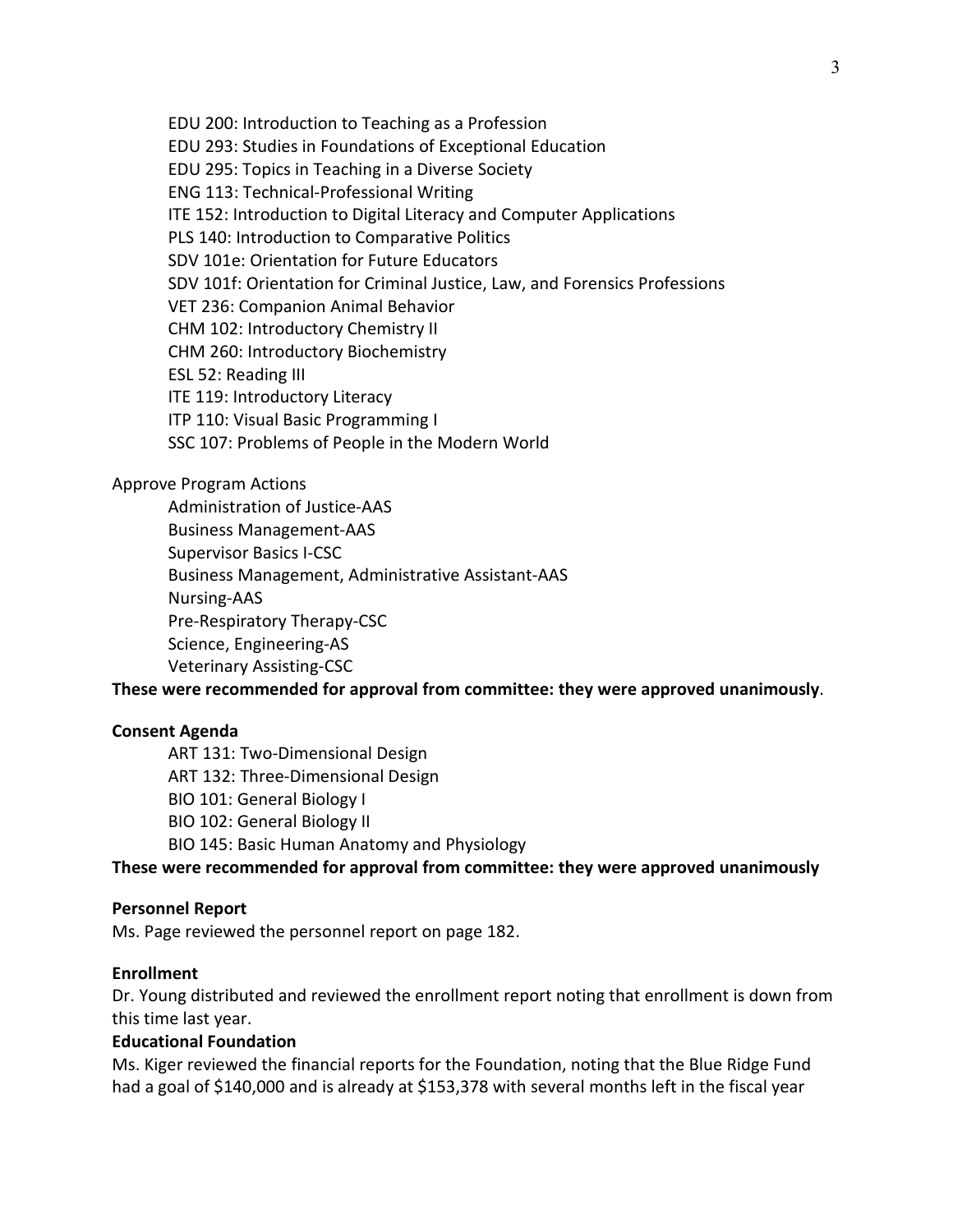which ends June 30. Both the College Board and the Foundation Board have donated/pledged at 100% which helps Dr. Downey and Ms. Kiger when they are meeting with potential board members and donors to show that the boards support the work of the Foundation.

Ms. Kiger reported that the recent "Friday Night Bites" fundraiser was very successful and they are looking forward to the Friday Night Fresco in May which will provide gourmet picnic baskets.

The Foundation did an RFP for audit services and will be utilizing the services of Brown Edwards in the future.

The Foundation is accepting applications from employees for Strategic Initiative grants and Instructional Minigrants: Foundation Board committees will review and determine the awards.

# **Old Business**

No Old Business

## **New Business**

Faculty Staff Handbook-The changes were shared with the board in the Board Materials which included links to the manual on the BRCC website. The Board will review the info on the website and vote on the changes at the May meeting.

## **Graduation**

Dr. Downey reported that graduation will be virtual with a video shown on May 8 at 10 a.m. the typical graduation day.

## **Board Self Evaluation**

Dr. Downey reviewed the Board Self Evaluation form noting that the information is helpful, especially for SACSCOC reviews.

# **President's Report**

BRCC is accredited once every ten years and also has a five-year moderate evaluation which occurred last fall. BRCC did not have any findings with the five-year report which is very unusual/colleges almost always have at least some findings.

Dr. Downey is cochairing a committee with another VCCS president reviewing the VCCS onboarding process.

Dr. Downey, Dr. Young, and Ms. Page are working on a reopening plan for the fall, anticipating that the college will be back to a regular schedule this fall, offering online, in-person and Hyflex classes.

The General Assembly just passed funding for G3 which provides last dollar financial aid for career technical students/will enable some students to take classes for free.